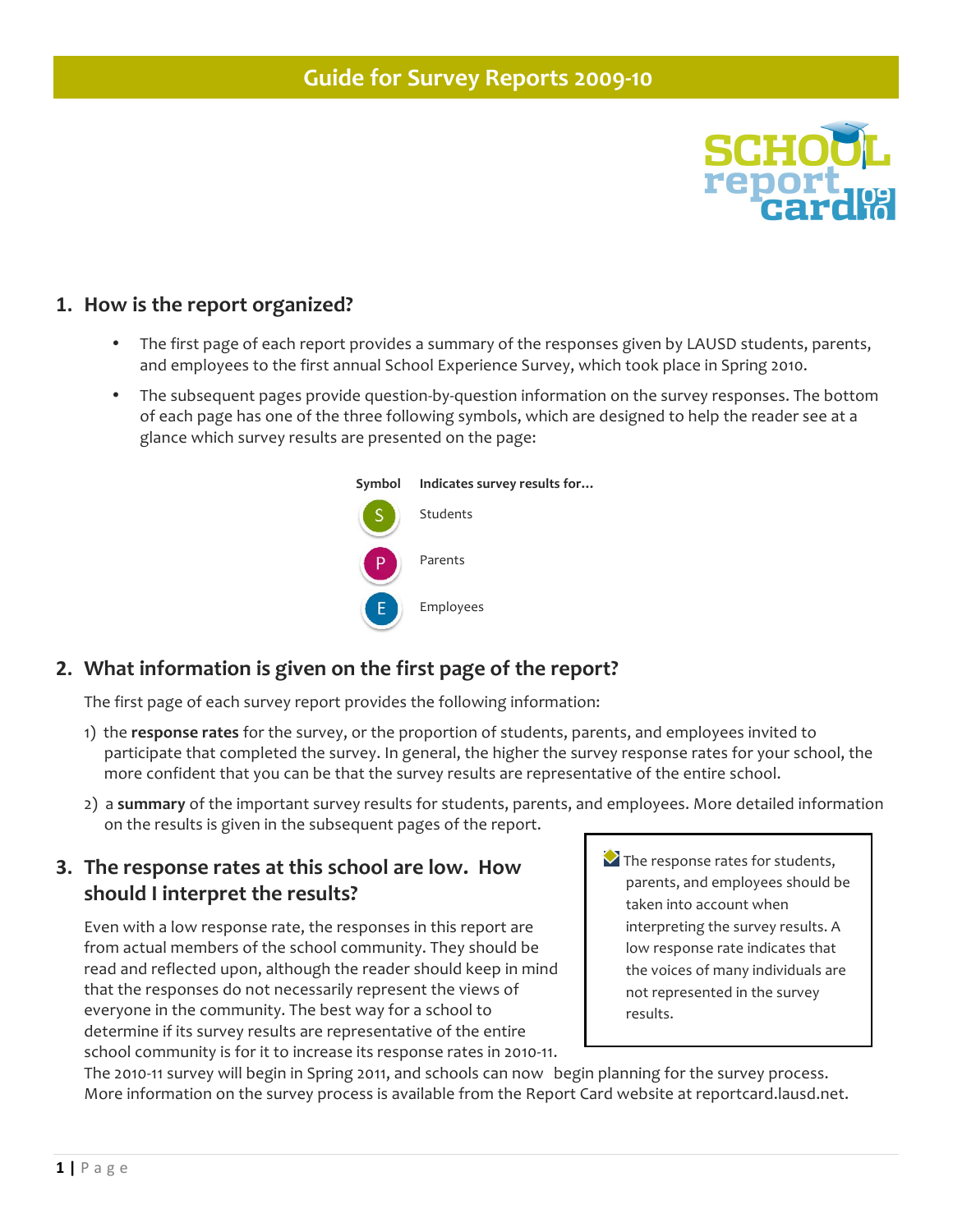# **4.** What kinds of questions were asked in the survey?

The survey questions asked of students, parents, and LAUSD employees spanned a wide range of topics. The major topics of the School Experience Surveys are listed below for each group:

Opportunities for learning Velcome to participate School support & commitment

Involvement in school Involvement at school Teacher collaboration School cleanliness Involvement at home School order & safety

**Students Parents Employees**

| Respondents were presented with four answer choices for nearly all of the survey questions. For    |
|----------------------------------------------------------------------------------------------------|
| example, for the student question, 'the bathrooms at my school are clean,' students their level of |
| agreement on a four-point scale: "strongly disagreed,"                                             |

"disagreed," "agreed," or "strongly agreed."

School safety School safety

## **5. How are the survey responses organized in this report?**

Questions that are related in content and showed a similar pattern of responses are grouped together with a guiding question. For example, the student survey items regarding the cleanliness of the school, e.g., "the cafeteria and lunch areas at my school are clean," and "the bathrooms at my school are

clean," are displayed with the question, "What was the level of school cleanliness reported by students?"

## **6.** How are the results interpreted?

All questions have been grouped into content areas, as described above, with the exception of a handful of questions that did not fit into any of the content areas; these questions are presented at the end of the section for each group, i.e., students, parents, and LAUSD employees.

The following information is presented for each question:

- 1. The **actual question** as it appeared on survey.
- 2. Directly to the right of the question are the survey answer choices provided to respondents, and the **percent of respondents** who gave each answer choice.
- 3. The number of individuals responding to each question. In general, these totals varied slightly from question to question, as all survey questions were optional.
- 4. The **percent of respondents** at the **school** and across the **entire District** whose responses fell into the two right-most answer choices: for questions that asked for the level of agreement with a particular statement, these two categories were "Agree" and "Strongly Agree," and for questions regarding the frequency of an event, these categories were "Often" and "Always." An annotated example of survey results is provided at the top of the next page.

 $\mathbf{\Omega}$  Survey items are arranged thematically. Each set of survey items is introduced with a guiding question that the questions were designed to address.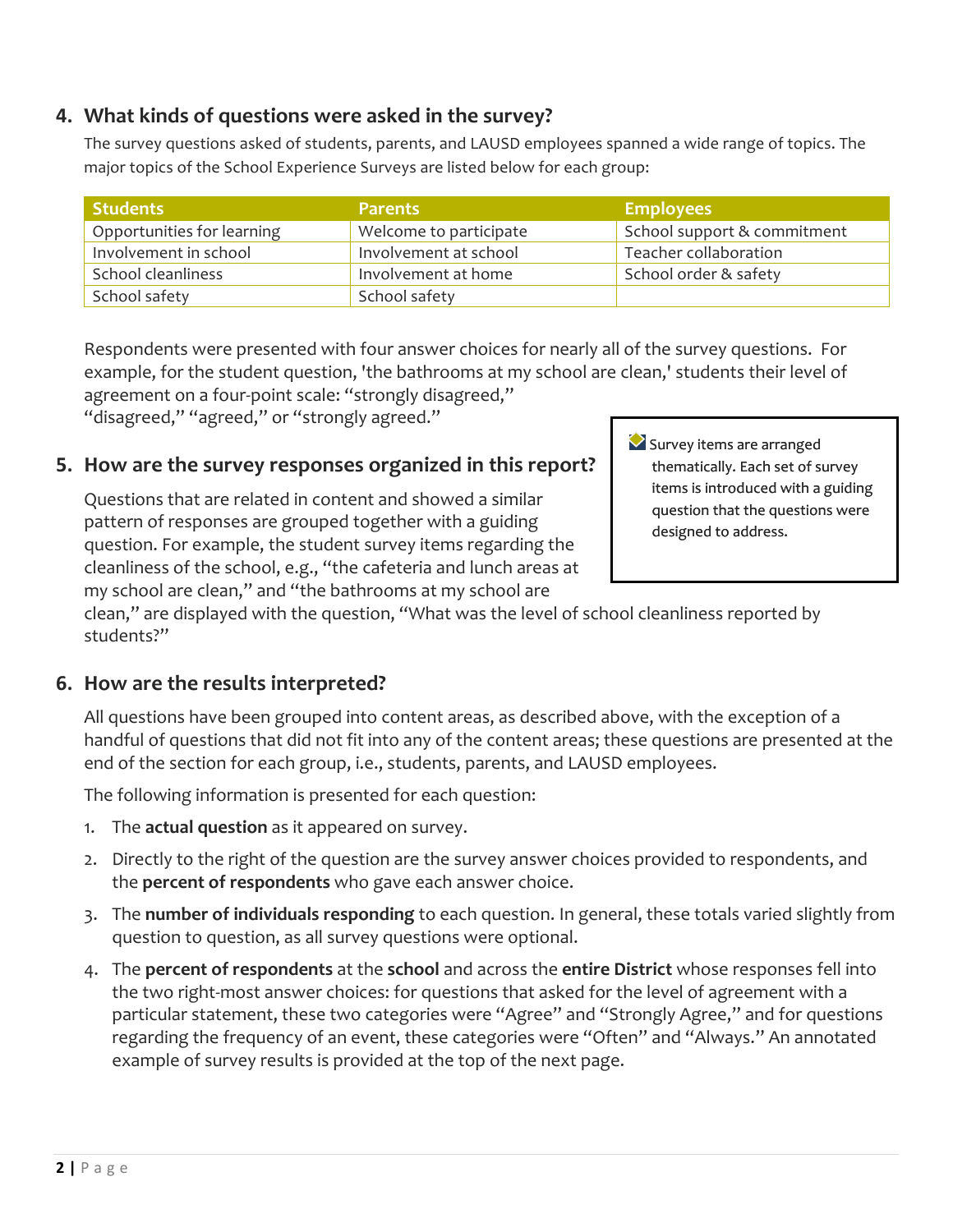| <b>EXAMPLE</b>                                                                                                                                                                                                                                                                                                                                |                                      |    |    |                    | Content area for the questions that follow |                                                                                                                                                                              |                                  |              |
|-----------------------------------------------------------------------------------------------------------------------------------------------------------------------------------------------------------------------------------------------------------------------------------------------------------------------------------------------|--------------------------------------|----|----|--------------------|--------------------------------------------|------------------------------------------------------------------------------------------------------------------------------------------------------------------------------|----------------------------------|--------------|
| 3. What were the OPPORTUNITIES FOR LEARNING reported by STUDENTS?<br>Percent of respondents who gave each answer choice:<br>e.g., 2% of students said that they strongly disagreed with the                                                                                                                                                   |                                      |    |    | % of students who: |                                            | Survey response choices                                                                                                                                                      | % who agree<br>or strongly agree |              |
| statement, "My teacher believes I can do well."<br><b>SURVEY QUESTION</b>                                                                                                                                                                                                                                                                     | <b>Strongly</b><br>disagree Disagree |    |    | <b>Agree</b>       | <b>Strongly</b><br>agree                   | Number of<br>responses                                                                                                                                                       | <b>School</b>                    | <b>LAUSD</b> |
| A. What we are learning takes a lot of thinking.                                                                                                                                                                                                                                                                                              |                                      | 3% | 5% | 28%                | 63%                                        | 495                                                                                                                                                                          | 92%                              | 91%          |
| B. My teacher believes I can do well.                                                                                                                                                                                                                                                                                                         | 2%                                   |    | 3% | 11%                | 84%                                        | 497                                                                                                                                                                          | 95%                              | 96%          |
| C. My teacher cares about me.                                                                                                                                                                                                                                                                                                                 | 4%                                   |    | 3% | 19%                | 74%                                        | 497                                                                                                                                                                          | 93%                              | 93%          |
| D. Students have chances to talk about what we're<br>learning.                                                                                                                                                                                                                                                                                | 2%                                   |    | 3% | 23%                | 73%                                        | 497                                                                                                                                                                          | 96%                              | 92%          |
| E. I am encouraged to ask questions.                                                                                                                                                                                                                                                                                                          | 3%                                   |    | 5% | 22%                | 70%                                        | 494                                                                                                                                                                          | 92%                              | 90%          |
| F. My school provides materials I need for school (for<br>example, books, supplies, computers).                                                                                                                                                                                                                                               | 2%                                   |    | 3% | 13%                | 83%                                        | 505                                                                                                                                                                          | 96%                              | 93%          |
| <b>OVERALL OPPORTUNITIES FOR LEARNING</b>                                                                                                                                                                                                                                                                                                     | 3%                                   |    | 4% | 19%                | 75%                                        | 490                                                                                                                                                                          | 94%                              | 93%          |
| $\blacklozenge$ Summary of students' responses regarding their<br>opportunities for learning: the summary gives the<br>percent of students who gave each answer choice for<br>all questions within the content area: e.g., on average,<br>3% of students strongly disagreed with the questions<br>regarding their opportunities for learning. |                                      |    |    |                    |                                            | $\blacklozenge$ % of students giving one of<br>the two highest response<br>choices, e.g., agreed or strongly<br>agreed, both at the school and<br>across the entire District |                                  |              |

## **What are the next steps?**

Each school and local district should look at the areas in which it is doing well as well as those in which it needs improvement, and reflect on the practices that may have contributed to its performance. If possible, schools should consider sharing their success stories with other schools that they frequently interact with in meetings or other events. Local district staff may wish to create a list of best practice schools that they can share with schools throughout their local district. A worksheet is provided at the end of this document to help schools create a plan for improving their survey results.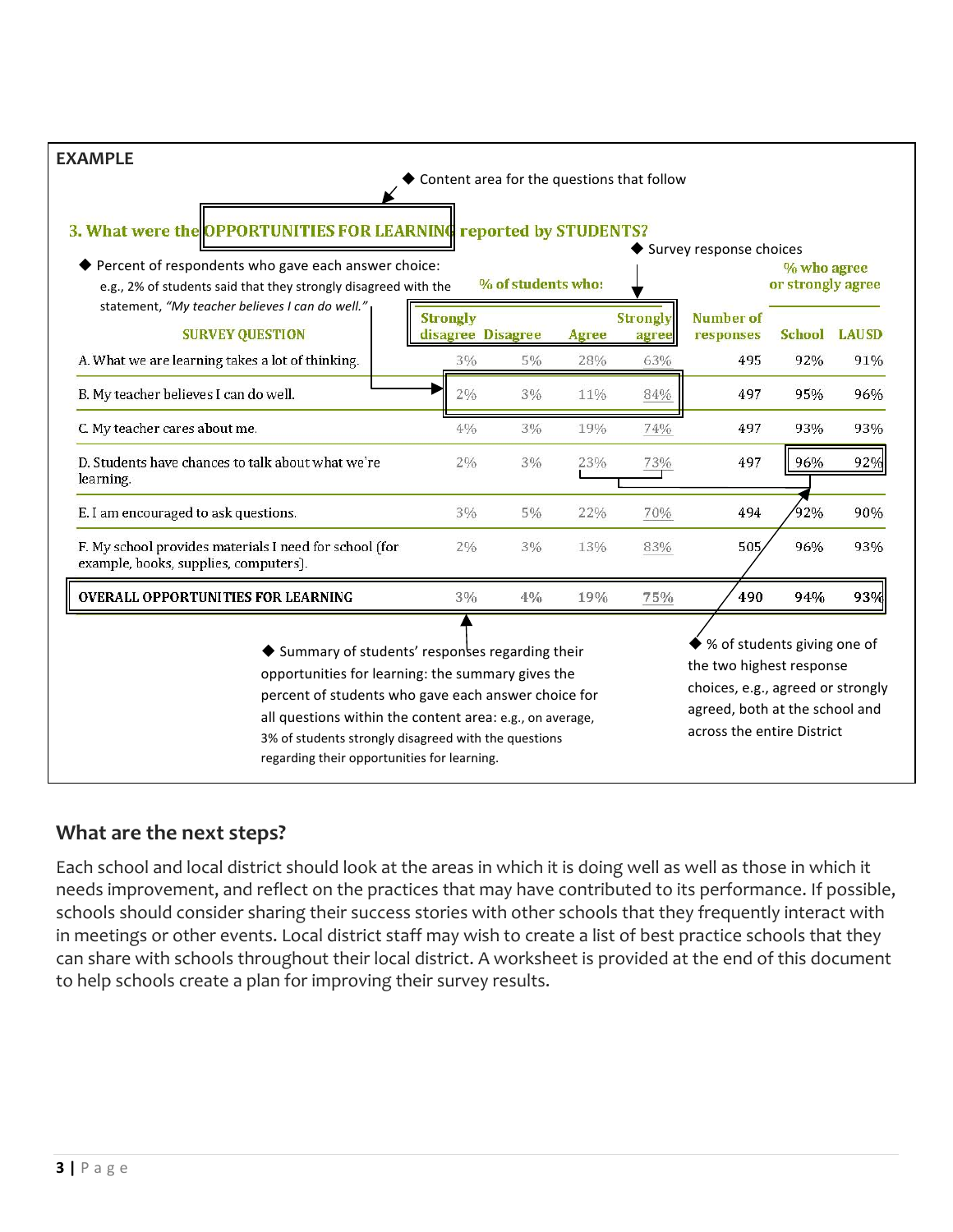#### **Worksheet for the Results of the School Experience Surveys 2009-10**

|                  |                                                                        | % Agreement<br>(Strongly Agree + Agree) |              |  |
|------------------|------------------------------------------------------------------------|-----------------------------------------|--------------|--|
| Group            |                                                                        | <b>School</b>                           | <b>LAUSD</b> |  |
| <b>Students</b>  |                                                                        |                                         |              |  |
| 1.               | Response rate (page 1)                                                 |                                         |              |  |
| 2.               | School support                                                         |                                         |              |  |
| $\overline{3}$ . | School involvement                                                     |                                         |              |  |
| 4.               | Opportunities for learning (Elementary students only)                  |                                         |              |  |
| 5.               | Opportunities for learning in the following (secondary students only): |                                         |              |  |
|                  | English Language Arts (ELA)<br>а.                                      |                                         |              |  |
|                  | Math<br>b.                                                             |                                         |              |  |
|                  | Science<br>c.                                                          |                                         |              |  |
|                  | d. Social Science                                                      |                                         |              |  |
| 6.               | School cleanliness                                                     |                                         |              |  |
| 7.               | School safety                                                          |                                         |              |  |
| 8.               | School order                                                           |                                         |              |  |
| <b>Parents</b>   |                                                                        |                                         |              |  |
| 1.               | Response rate (page 1)                                                 |                                         |              |  |
| 2.               | Opportunities for involvement                                          |                                         |              |  |
| 3.               | Welcome to participate                                                 |                                         |              |  |
| 4.               | Home involvement                                                       |                                         |              |  |
| 5.               | School involvement                                                     |                                         |              |  |
| 6.               | Parent center                                                          |                                         |              |  |
| 7.               | School safety                                                          |                                         |              |  |
| <b>Employees</b> |                                                                        |                                         |              |  |
| 1.               | Response rate (page 1)                                                 |                                         |              |  |
| 2.               | Teachers                                                               |                                         |              |  |
|                  | School support, commitment, and collaboration<br>a.                    |                                         |              |  |
|                  | b. Opportunities for professional development                          |                                         |              |  |
|                  | c. Teacher collaboration                                               |                                         |              |  |
| 3.               | Classified and Non-Classroom Certificated Staff                        |                                         |              |  |
|                  | a. School support, commitment, and collaboration                       |                                         |              |  |
| 4.               | All Employees                                                          |                                         |              |  |
|                  | a. School order and safety                                             |                                         |              |  |

1. For which content area(s) were the school ratings the lowest? For which areas were the ratings the highest?

2. For which content area(s) were the ratings higher than the District average? And for which areas were the ratings lower!than!the!District!average? !!!!!!!!!!!!!!!!!!!!!!!!!!!!!!!!!!!!!!!!!!!!!!!!!!!!!!!!!!!!!!!!!!!!!!!!!!!!!!!!!!!!!!!!!!!!!!!!!!!!!!!!!!!!!!!!!!!!!!!!!!!!!!!!!!!!!!!!!!!!!!!!!!!!!!!!!!!!!!!!!!

!!!!!!!!!!!!!!!!!!!!!!!!!!!!!!!!!!!!!!!!!!!!!!!!!!!!!!!!!!!!!!!!!!!!!!!!!!!!!!!!!!!!!!!!!!!!!!!!!!!!!!!!!!!!!!!!!!!!!!!!!!!!!!!!!!!!!!!!!!!!!!!!!!!!!!!!!!!!!!!!!!!!!!!!!!!!!!!!!!!!!!!!!!!!!!!!!!!!!!!!!!!!!!!!!!!!!!!!!!!!!!!! !!!!!!!!!!!!!!!!!!!!!!!!!!!!!!!!!!!!!!!!!!!!!!!!!!!!!!!!!!!!!!!!!!!!!!!!!!!!!!!!!!!!!!!!!!!!!!!!!!!!!!!!!!!!!!!!!!!!!!!!!!!!!!!!!!!!!!!!!!!!!!!!!!!!!!!!!!!!!!!!!!!!!!!!!!!!!!!!!!!!!!!!!!!!!!!!!!!!!!!!!!!!!!!!!!!!!!!!!!!!!!!!

!!!!!!!!!!!!!!!!!!!!!!!!!!!!!!!!!!!!!!!!!!!!!!!!!!!!!!!!!!!!!!!!!!!!!!!!!!!!!!!!!!!!!!!!!!!!!!!!!!!!!!!!!!!!!!!!!!!!!!!!!!!!!!!!!!!!!!!!!!!!!!!!!!!!!!!!!!!!!!!!!!!!!!!!!!!!!!!!!!!!!!!!!!!!!!!!!!!!!!!!!!!!!!!!!!!!!!!!!!!!!!!! !!!!!!!!!!!!!!!!!!!!!!!!!!!!!!!!!!!!!!!!!!!!!!!!!!!!!!!!!!!!!!!!!!!!!!!!!!!!!!!!!!!!!!!!!!!!!!!!!!!!!!!!!!!!!!!!!!!!!!!!!!!!!!!!!!!!!!!!!!!!!!!!!!!!!!!!!!!!!!!!!!!!!!!!!!!!!!!!!!!!!!!!!!!!!!!!!!!!!!!!!!!!!!!!!!!!!!!!!!!!!!!! !!!!!!!!!!!!!!!!!!!!!!!!!!!!!!!!!!!!!!!!!!!!!!!!!!!!!!!!!!!!!!!!!!!!!!!!!!!!!!!!!!!!!!!!!!!!!!!!!!!!!!!!!!!!!!!!!!!!!!!!!!!!!!!!!!!!!!!!!!!!!!!!!!!!!!!!!!!!!!!!!!!!!!!!!!!!!!!!!!!!!!!!!!!!!!!!!!!!!!!!!!!!!!!!!!!!!!!!!!!!!!!!

(continued)